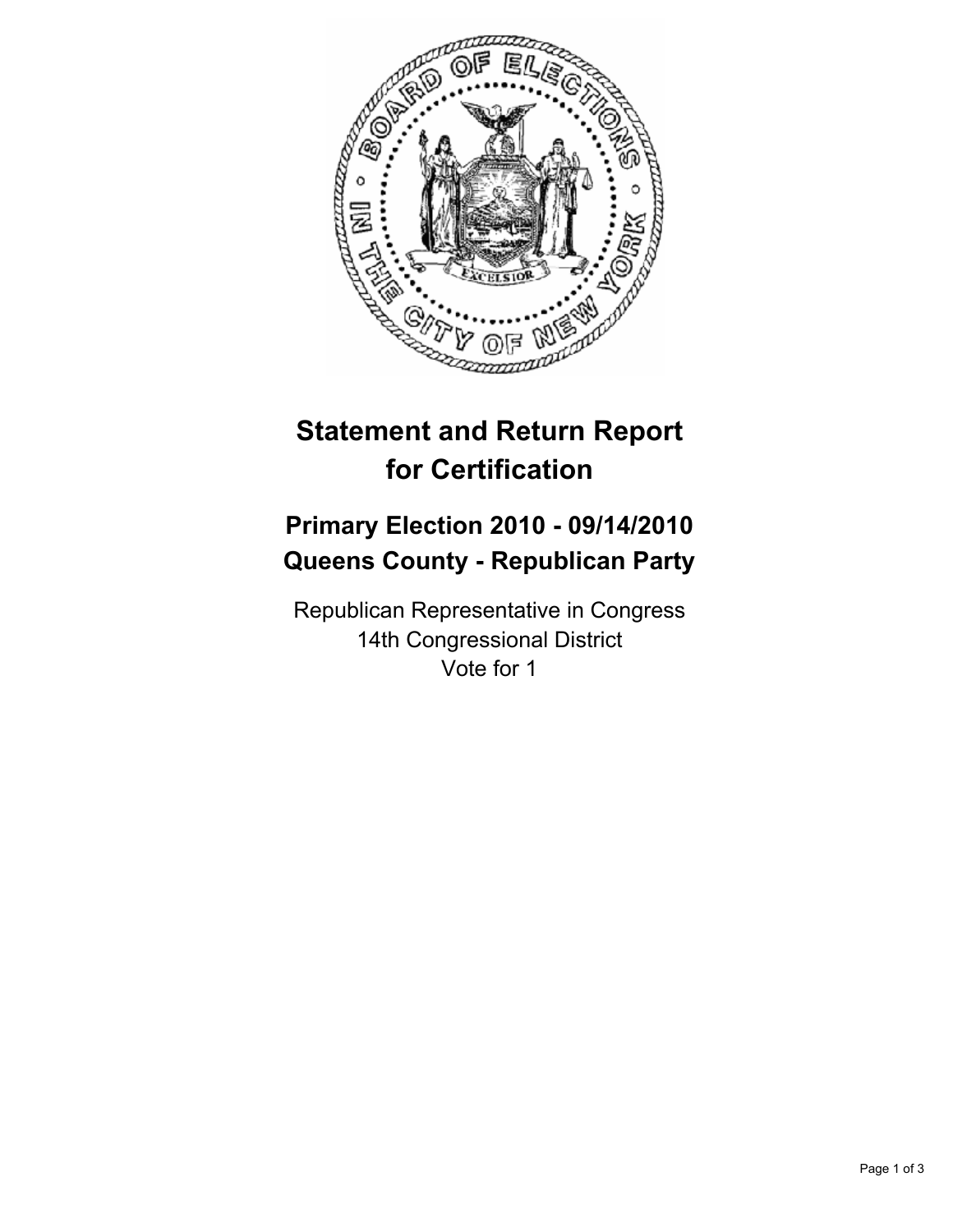

### **Assembly District 30**

| <b>PUBLIC COUNTER</b> | 127 |
|-----------------------|-----|
| <b>EMERGENCY</b>      | 0   |
| ABSENTEE/MILITARY     | 8   |
| <b>FEDERAL</b>        | O   |
| <b>AFFIDAVIT</b>      |     |
| ROGER S BLANK         | 22  |
| DAVID RYAN BRUMBERG   | 73  |
| DINO L LAVERGHETTA    | 28  |
| <b>Total Votes</b>    | 123 |

#### **Assembly District 36**

| <b>Total Votes</b>  | 575 |
|---------------------|-----|
|                     |     |
| DINO L LAVERGHETTA  | 215 |
| DAVID RYAN BRUMBERG | 291 |
| ROGER S BLANK       | 69  |
| <b>AFFIDAVIT</b>    | 6   |
| <b>FEDERAL</b>      | 9   |
| ABSENTEE/MILITARY   | 21  |
| <b>EMERGENCY</b>    | 0   |
| PUBLIC COUNTER      | 581 |

#### **Assembly District 37**

| <b>PUBLIC COUNTER</b> | 107 |
|-----------------------|-----|
| <b>EMERGENCY</b>      | 0   |
| ABSENTEE/MILITARY     | 3   |
| <b>FEDERAL</b>        | 0   |
| <b>AFFIDAVIT</b>      |     |
| ROGER S BLANK         | 16  |
| DAVID RYAN BRUMBERG   | 62  |
| DINO L LAVERGHETTA    | 23  |
| <b>Total Votes</b>    | 101 |